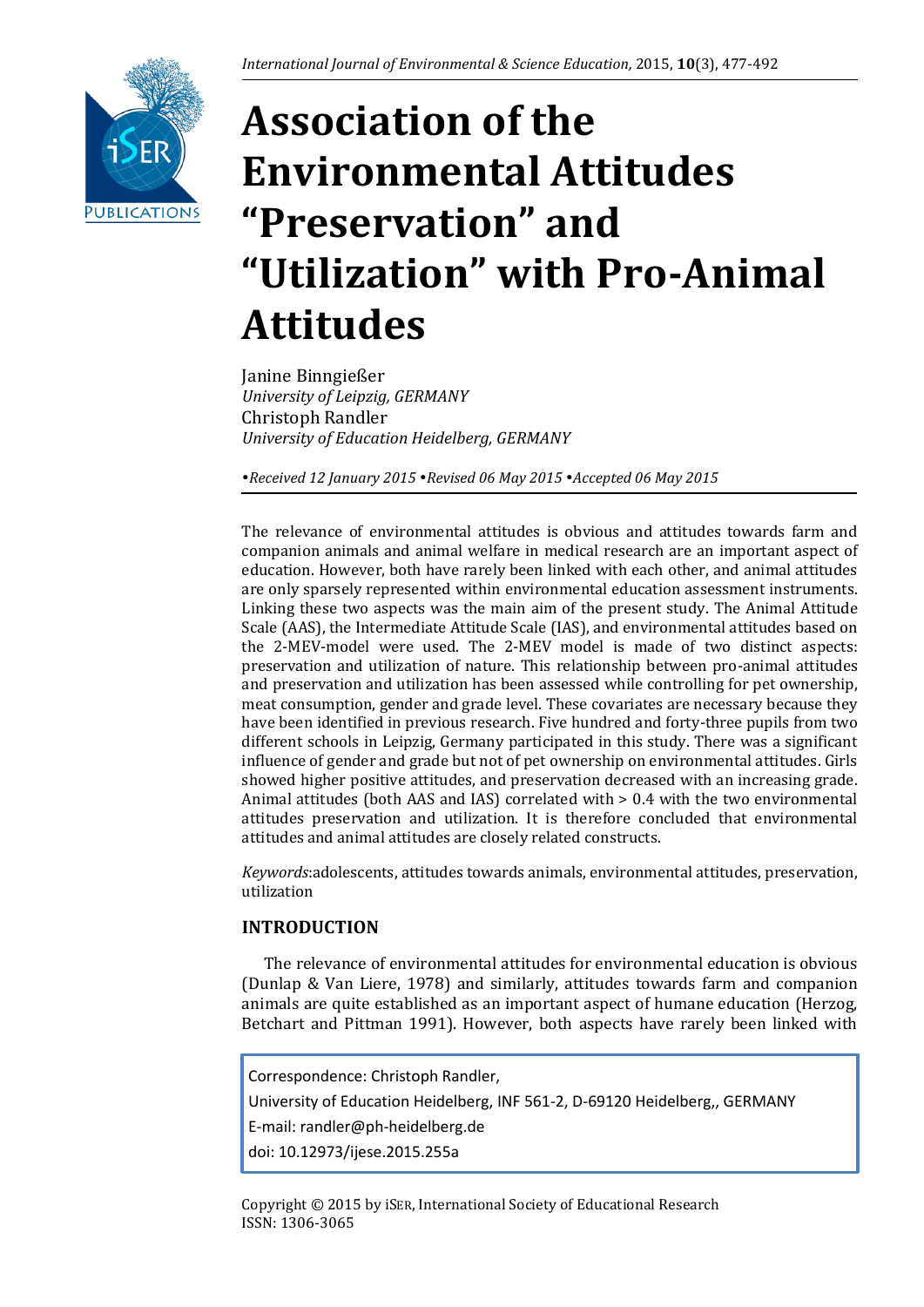each other, and animal attitudes are only sparsely represented within environmental education assessment instruments. When they are covered, usually wild or natural animals are considered, and aspects of companion animals and animal welfare for food production or medical research are usually not addressed. Linking these two aspects, namely environmental attitudes and these other animal-related attitudes was the main aim of the present study.

# **Background**

## *Measuring environmental attitudes*

The relevance of measuring environmental attitudes seems obvious; however, the measurement instruments to assess quality of environmental education programs are less well-established (Hines, Hungerford & Tomera, 1987; Leeming, Dwyer, Porter & Cobern, 1993). The need for valid and reliable scales has been in the focus of research at least since the pioneering meta-analysis of Hines, Hungerford and Tomera (1987). One of the most established scales is based on the two-factor Model of Environmental Values (2-MEV-model) proposed by Bogner and Wiseman (2006). This model focuses on a preservation aspect and a utilization aspect, formalized as two independent (orthogonal) facets of the construct "environmental attitudes". The more selfless domain is labeled as "preservation" and is defined by a preference to protect the environment. In contrast, the selfinterested domain, labeled as utilization, contains preferences to dominate and exploit the environment and its natural resources (Bogner & Wiseman, 2006). Both concepts, preservation and utilization, have an underlying two-factor structure, labelled Two-Factor-Model of Environmental Values (2-MEV). This model has been validated in different countries and in different geographical areas. The structure of the model has been replicated in New Zealand by Milfont and Duckitt (2004), in the USA by Johnson and Manoli (2011), in Belgium with Flemish secondary school students (Boeve-de Pauw & van Petegem, 2011) and in France by Le Hebel, Montpied and Fontanieu (2014). The 2-MEV model was replicated in a West African children sample in Cote d'Ivoire by Borchers et al. (2014), with slightly reworded and adapted items. These studies suggest that the 2-MEV-model is suitable to assess environmental attitudes in adolescents.

# *Correlates of environmental attitudes*

Some studies reported correlates of environmental attitudes and other demographic or psychological variables. In teachers, the psychometric structure of preservation and utilization was confirmed and discriminative correlations with age or grade level, gender and teaching subject were unveiled (Oerke & Bogner, 2010). However, further research is needed to deduce the implications for teaching (Oerke & Bogner, 2010). Grade level is an important demographic factor in determining attitudes towards animals in adolescents. Bogner and Wilhelm (1996) and Bogner and Wiseman (1997) pointed out that younger pupils in general were more sensitive toward nature and conservation compared to older pupils. In addition, older college students had more favorable implicit and explicit environmental attitudes than younger ones (Levine & Strube 2012). In University students, an increase in age and in educational levels had an effect on increasing environmental awareness and attitude (Aminrad, Sayed Zakaria, & Hadi, 2011). Thus, there seems to be a curvilinear relationship with a decrease in environmental attitude during schooling towards the end of adolescence and afterwards, an increase begins.

Concerning gender, girls on the primary school level were more concerned about environmental problems and tended to value nature more for its own sake than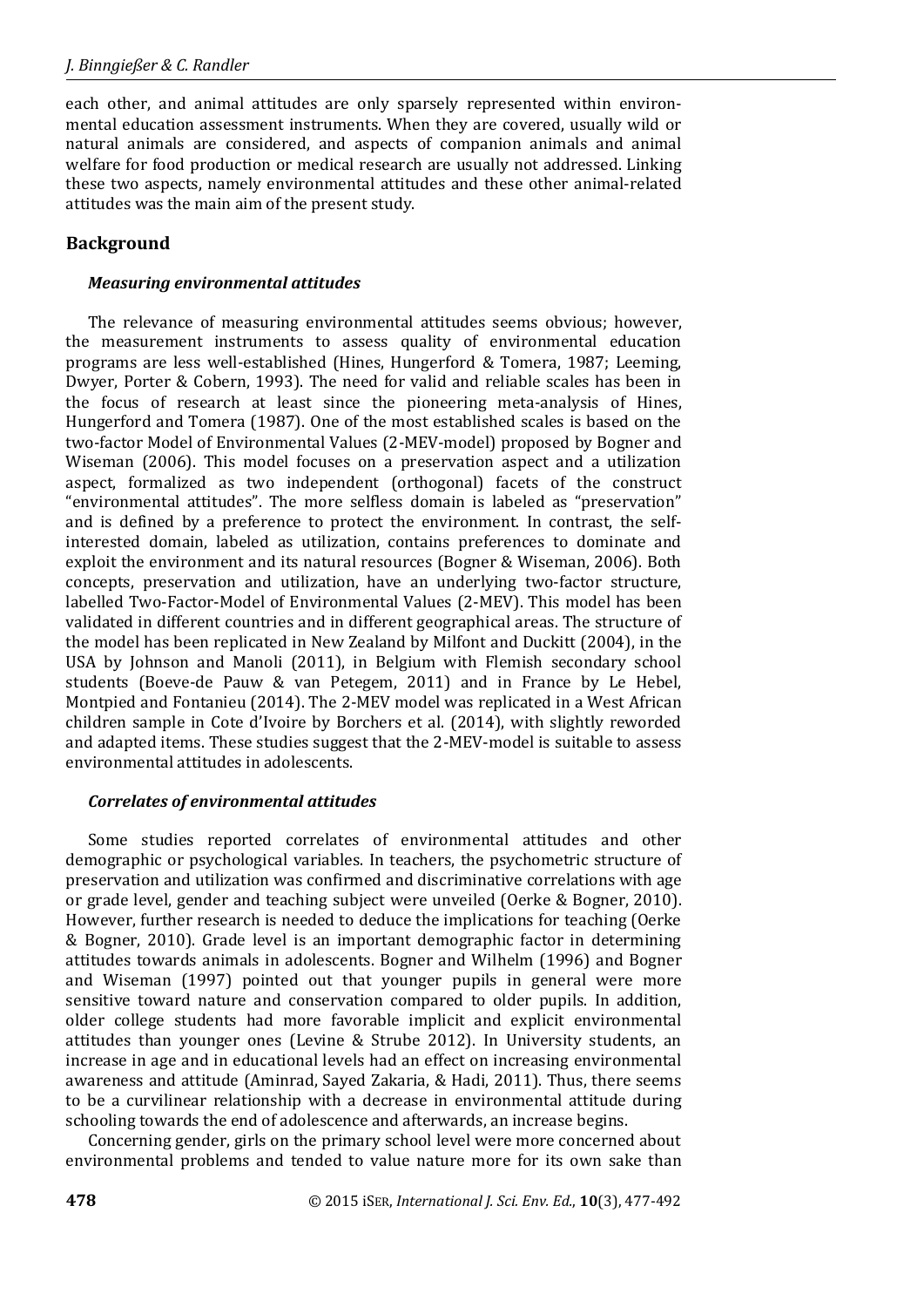boys (Onur, Sahin, & Tekkaya, 2012) and female pupils yield slightly but significantly higher values on preservation and lower values on utilization than males (Bogner & Wiseman, 2006). In sixth graders, there were no gender differences in ecologistic attitude, but girls had higher moralistic attitude scores (Eagles & Demare, 1999). Generally, women display higher environmental concern than men even when controlling for covariates, such as income or educational background (e.g. Zelezny et al., 2000).

Many other correlates have been revealed, e.g. a similarity between parents and their children was found (Leppänen, Haahla, Lensu, & Kuitunen, 2012). In addition, media exposure had a significant effect on environmental attitudes (Lee, 2011). In a study of 6th-grade students, ecologistic and moralistic attitudes toward the environment were correlated with talking about the environment at home, watching nature films, and reading about the environment (Eagles, & Demare, 1999).

Knowledge was also related to environmental attitude with higher knowledge scores being related to higher and more positive attitudes (Torkar et al. 2010). In adults, personality correlates have been found (Schultz & Zelezny, 1999): people's scores on the New Environmental Paradigm scale and the ecocentrism scale were predicted by universalism (positively), power (negatively), and tradition (negatively). In contrast, anthropocentric concerns were significantly related to benevolence (negatively), power (positively), tradition (positively), and security (positively). This suggest that environmental attitudes have their basis on common values (based on Schwartz's model of values; Schwartz, 1992; Schwartz & Boehnke, 2004). Similarly, Wiseman and Bogner (2003) found correlations between Eysenck's personality domains of psychoticism, extraversion and neuroticism with environmental attitudes. People scoring high on Psychoticism tended to favour an anthropocentric environmental approach, while people scoring high on neuroticism preferred a biocentric one. Extraversion was unrelated to environmental attitudes. Concerning the Big Five conceptualisation of personality, Milfont and Sibley (2012) reported that Agreeableness, Conscientiousness and Openness to Experience were the personality traits most strongly linked to environmental engagement.

#### *Environmental education in Germany and curriculum*

Seybold and Rieß (2006) reported three research fields in environmental education in Germany. First, there is survey research, which describes the practice of environmental education, focusing on instructional strategies and organisation of environmental education. Another aspect is the implementation of innovations, and lastly, the effects and effectiveness of environmental education is addressed. Bolscho and Hauneschild (2006) argued that there is a remarkable parallelism between public discussion of environmental issues and their consideration in school teaching, thus, teaching of environmental education is usually very recent in Germany and related to very recent topics. Scheunpflug and Asbrand (2006) reported that there was a shift from "Third World pedagogy" to "development education" and now to "global education". Thus, the German environmental education is already concerned with the topics of sustainability and concepts of global education. Concerning the curriculum in Saxonia, environmental issues are a basic aspect and principle of teaching biology. These topics are explicitly mentioned in grade 6 (topic "forest"), grade 9 ("ecosystems, ecology") and grade 11 ("ecological aspects, sustainable development"). However, there is no special part devoted to sustainability because it is integrated into many aspects of biology teaching.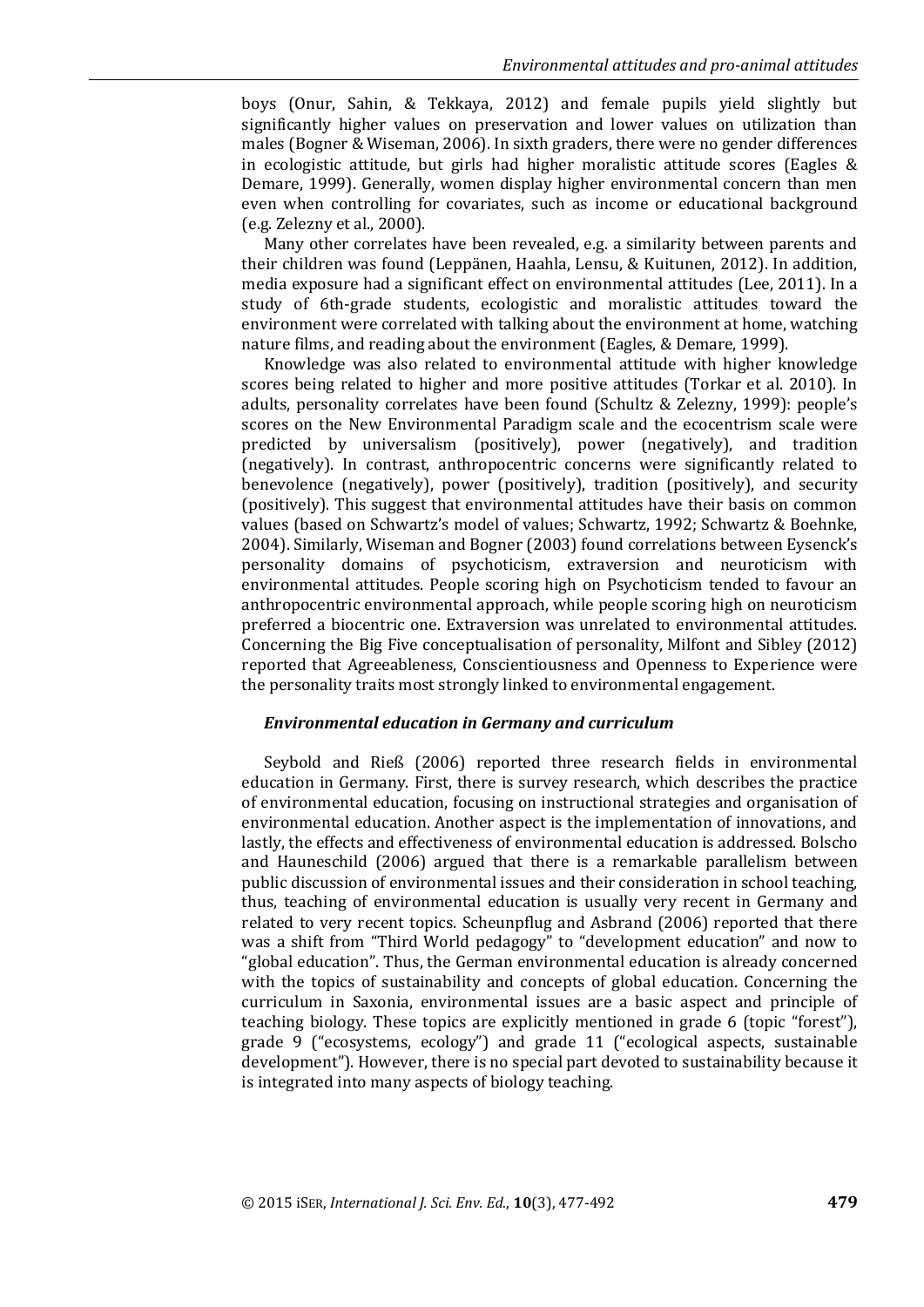## *Animal attitudes*

Animal attitudes refer to attitudes and beliefs towards animals (Wagler & Wagler, 2011). To clarify, in this present study, the focus is on animal attitudes that are related to farm animals, animals used for medical research and for developing cosmetics, as well as using animals for food, for leisure and some other aspects that are related to animal welfare. This set of animal attitudes has been only rarely studied in relation to environmental attitudes (e.g., Wagler & Wagler, 2014). Our study differs from previous work (see below) on animal attitudes because it focuses on a different aspect (see above), and especially does not focus on a given taxonomic group.

There is a lot of research on animal attitudes, ranging from well-established scales to simple rating scales, mostly focusing on a specific taxonomic group. For example, Bjerke, Odegardstuen and Kaltenborn (1998) asked Norwegian children and adolescents about their attitudes toward animals. They reported gender differences on the moralistic and negativistic (girls highest), and the naturalistic, dominionistic, and utilitarian (boys highest) sub-scales. In another study, Bjerke, Kaltenborn and Odegardstuen (2001) found that children and adolescents without pets disliked farm and wild animals more than pet-owners. Prokop and Kubiatko (2008) found that Slovakian children's attitudes were more positive towards a rabbit than towards a wolf and with increasing age, the positive attitudes towards both decreased. Prokop and Tunnicliffe (2008) found more negative attitudes towards spiders compared to bats in children, and this difference was especially distinct in girls. Binngießer, Wilhelm and Randler (2013) showed that grade level was also a predictor of animal attitudes. From grade 5 to 11, pro-animal attitudes declined significantly. Therefore, grade level should be treated as an important covariate in studies on animal attitudes as well as environmental education. In elementary pre-service teachers, arthropod carnivory and herbivory have been found to strongly affect attitude and belief. When the participants were made aware that an arthropod they thought was an herbivore was actually a carnivore, their attitude significantly declined (Wagler & Wagler, 2013). Another recent study showed that attitudes towards birds were higher in countries with a lower socioeconomic status (Hummel et al., 2015).

Some studies reported that keeping pets provides various social and educational benefits to children. Pet owners showed a primary concern for individual animals (Bjerke, Ødegårdstuen and Kaltenborn 1998a), oppose cruelty towards wild animals (Bjerke, Ødegårdstuen and Kaltenborn 1998a), show less fear of wild animals (Bjerke, Ødegårdstuen and Kaltenborn 1998a; Prokop, Özel, & Usak, 2009), have more positive attitudes to, and better knowledge of animals (Prokop and Tunnicliffe 2010; Prokop, Prokop, & Tunnicliffe, 2008). In contrast to this, Taylor and Signal (2005) and Signal and Taylor (2006) failed to find an effect of pet ownership in childhood on attitudes to the treatment of animals.

Animal-related activities have also been found to be associated with pro-animal behavior (Kellert & Westervelt 1983). Children participating in animal-related activities (e.g., watch birds, read about animals) showed higher naturalistic, humanistic, ecologistic and moralistic scores (Bjerke, Ødegårdstuen and Kaltenborn 1998a). Tikka, Kuitunen and Tynys (2000) reported that environmental concern in students is related to participation in many nature-related activities, and Randler (2010) found, that there was a positive relationship between animal-related activities and knowledge. Also, animal related activities were found to be associated with lower fear of wolves (Prokop, Usak, & Erdogan, 2011).

Meat consumption is related to pro-animal attitudes. Animal welfare reasons are often the primary cause for a vegetarian diet (Cooper, Wise and Mann 1985; Santos and Booth 1996). Dixon Preylo and Arikawa (2008) reported that vegetarian men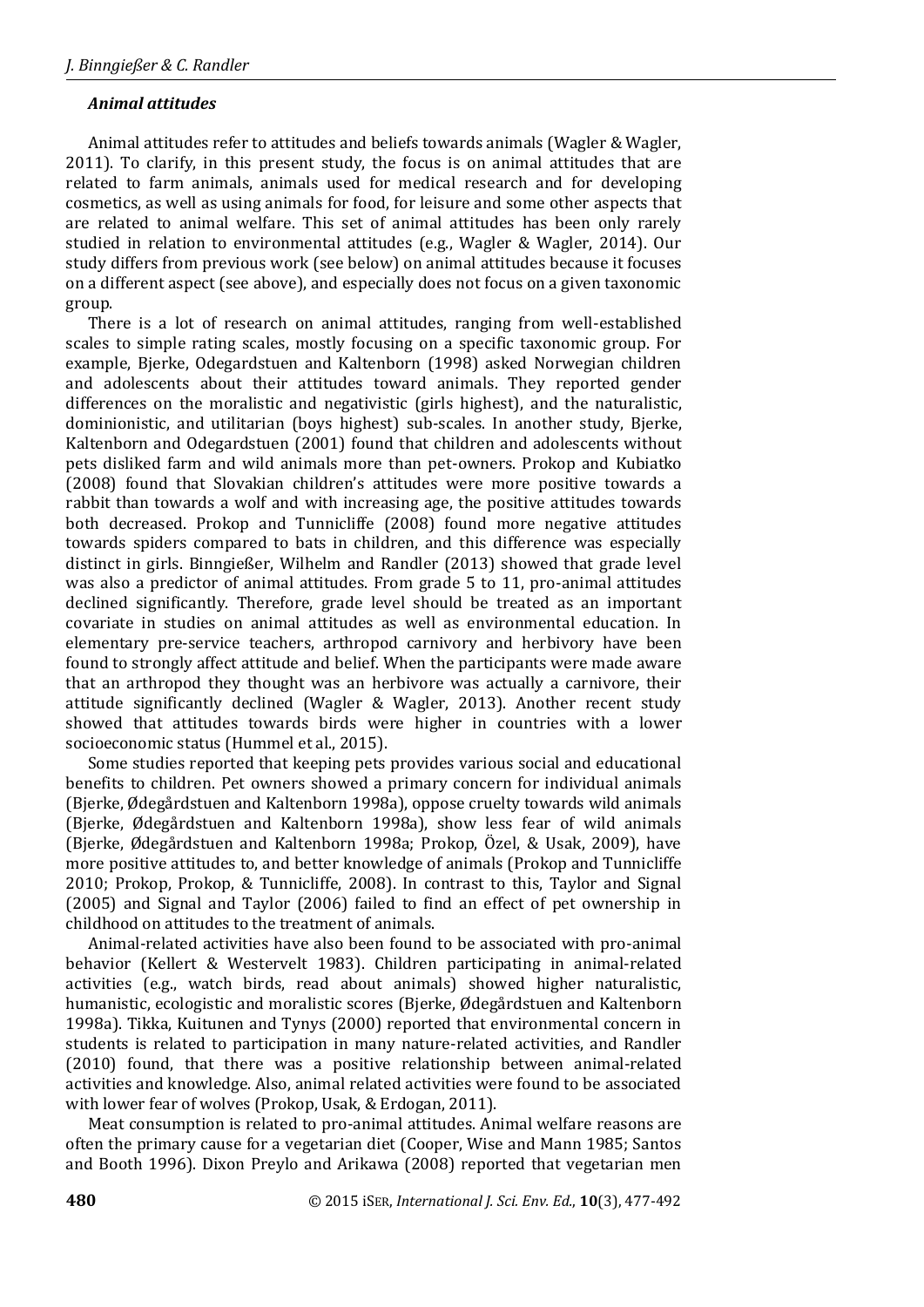showed higher empathy and more positive attitudes towards pets than nonvegetarians. Hagelin, Carlsson and Hau (2003) reported that vegetarianism was related to a lower acceptance of the use of animals in research. Meat consumption – which can also be viewed as an environmental behavior – might therefore be also related to preservation and utilization. Environmental perception also seems to be influenced by attitudes towards animals. Pifer, Shimizu and Pifer (1994) found a significant correlation between concern for the environment on the one hand and opposition to animal research and interest for animal rights on the other in eleven of 15 nations.

However, there seem to be no studies investigating this relationship by using a widely accepted, valid and reliable scale, such as the "2-Factor Model of Environmental Values (MEV)" to assess environmental perception (Bogner and Wiseman 2006) and other valid scales for animal welfare attitudes. Of course, animals are part of such scales for environmental perception and attitude, such as the 2-MEV or the New Environmental Paradigm (NEP; Dunlap, 2008; Hawcroft & Milfont, 2010), but these scales devote only one or a few items to animals, and further, the animal attitude scales are based on farm animals, or on the use of animals for medical research, education and cosmetics. Thus, the animal attitudes are a different construct in comparison to environmental attitudes.

#### *Current study*

Apart from age and gender, Bogner and Wiseman (2006) clearly suggested that future studies should include other values and attitudes, such as lifestyle, or distinct types of experience of nature (Lude, 2001). Therefore, the relationships between environmental attitude and some other constructs, such as animal attitude, meat consumption, and pet ownership were assessed. Animal attitudes and environmental attitudes seem distinct but related constructs because animal welfare is related to the individual animal while environmental attitudes are more global. Usually "wild" or free-living animals are used in items of measurements of environmental education, while aspects of companion animals and animal welfare in farm or food production, or the use of animals in medical research are mostly neglected. The present study aimed at revealing the relationship between proanimal attitudes and the environmental attitudes based on the 2-MEV-model (preservation and utilization) while controlling for covariates, such as pet ownership, meat consumption, gender and grade level.

## **MATERIALS AND METHODS**

## **Participants and data collection**

Surveys took part from May 2011 until July 2011. Participation was unpaid, anonymous and voluntarily. All schools (Gymnasium) in Leipzig were contacted and invited to the study. The study was based on a convenience sample of two schools that agreed to participate, but the two schools where the data were collected are typical schools in Leipzig. The tests were distributed in the classroom after consent of the principal and the teachers. Written consent of the parents has been obtained. The study was approved by the Bildungsagentur Sachsen and the principals of the schools. The tests were applied in a normal classroom setting during a school day. After a short instruction, the pupils filled the test. Rejection rate was below 10%. Five hundred and forty-three pupils ( $n = 261$  boys,  $n = 282$  girls) from two different schools in Leipzig, Germany, participated in this study. Grade distribution was: 5th (N=117), 6th (N=90), 7th (N=112), 8th (N=52), 9th (N=75), 10th (N=63), 11th (N=34). Mean age was  $13.37 \pm 2.01$  years and range was between  $11-17$  years.

© 2015 iSER, *International J. Sci. Env. Ed.*, **10**(3), 477-492 **481**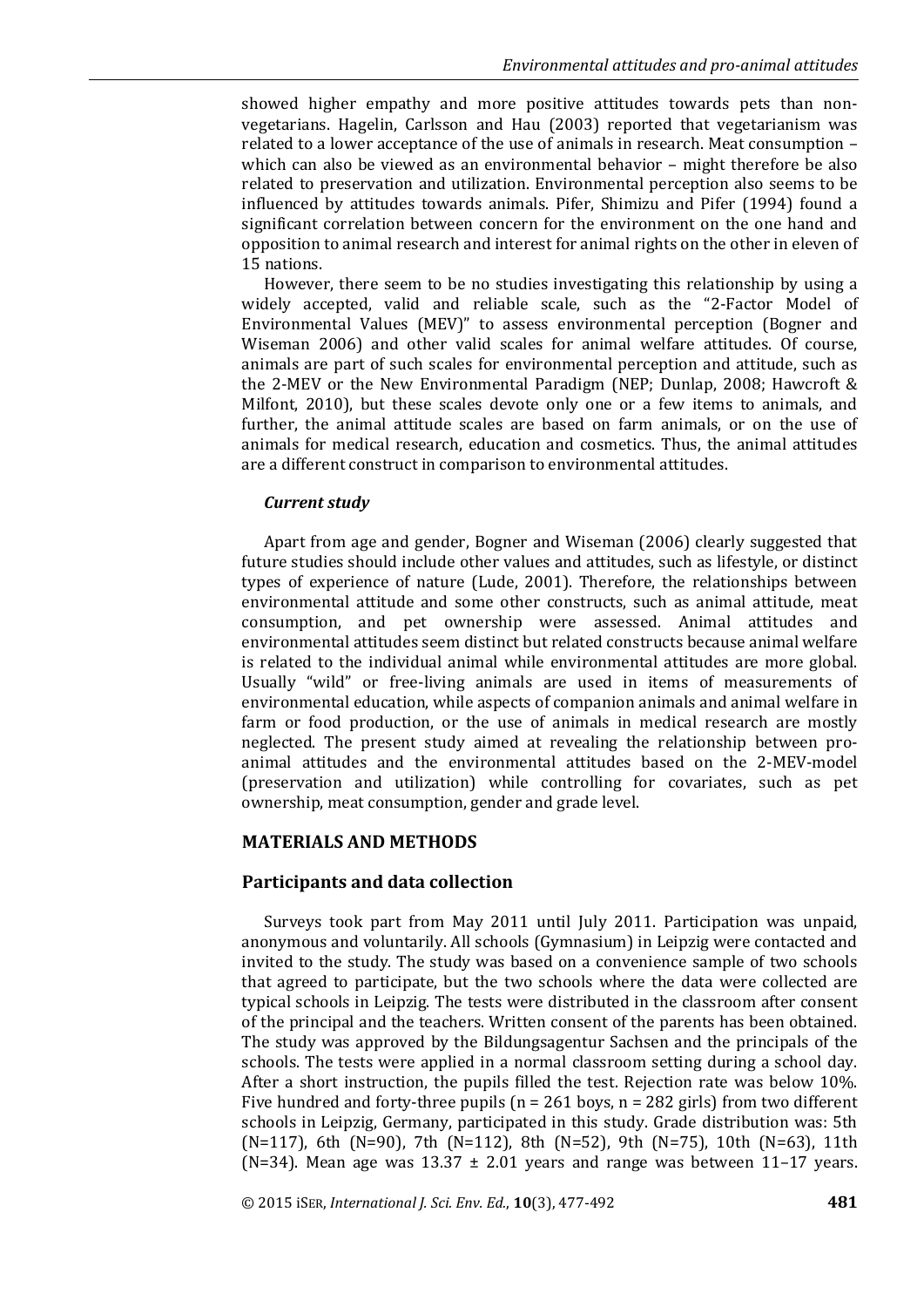Gender distributions was not different across grade groups ( $X2 = 1.62$ , df = 6, p = 0.951) or age groups ( $X2 = 3.06$ , df = 8, p = 0.930). The pupils were tested in their usual classroom setting. Socioeconomic (SES) status and ethnicity were not directly assessed, however, ethnicity in this part of Germany is rather homogenous, usually about >95% Caucasians. SES is broadly in the middle class.

## **Study area**

The study area of Leipzig is situated in the eastern part of Germany and located in Central Europe, with a temperate continental climate. Germany was re-united in 1990. Leipzig is a large and flourishing city with about 500,000 inhabitants. Leipzig is about 150 kilometers south of Berlin at the confluence where three small rivers join. Despite its size Leipzig has many parks and other parts with natural area (e.g. "Leipziger Auwald"), and thus many possibilities to experience nature. School education is 4 years of primary school, followed by two different stratifications, with "Gymnasium" representing a higher educational stratification level, and "Mittelschule" as lower educational level.

## **Measurement instruments**

The scales were based on previously published work. Nevertheless, before they were applied in the school context of this present study, they have been checked by different people to assess their suitability for research in adolescents. The items were checked if they cover the constructs that should be assessed in this questionnaire. These persons included a social scientist, a sociologist, two teacher educators at the University with two decades of experience in teaching adolescents as well as University students. This adds some face validity to the constructs.

## *Animal Attitude Scale (AAS) (Herzog, Betchart and Pittman 1991)*

This scale was developed by Herzog, Betchart and Pittman (1991) and consists of 20 statements "assessing attitudes toward the use of animals" (Herzog, Betchart and Pittman 1991, p. 186), coded in a Likert type response format from 1-5. Eleven of the items were reverse coded. The items are scored so that a high score indicates pro-animal welfare attitudes. The mean of the items was calculated. Example items are "It is morally wrong to hunt wild animals just for sport", or "I do not think that there is anything wrong with using animals in medical research". The Cronbach's  $\alpha$ of the present sample was 0.87 (and 0.88 in the original sample, see Herzog, Betchart and Pittman 1991). Scale mean was  $3.66 \pm 0.57$  (mean  $\pm$  SD). The AAS is considered as a uni-dimensional scale.

# *Intermediate Attitude Scale (IAS) (WIRE Western Institute for Research and Evaluation 1983)*

This scale was developed by the Western Institute for Research and Evaluation (WIRE 1983) "to assess children`s attitudes toward the humane treatment of animals" (WIRE 1983, p.1). The scale was developed for children from grade 3 to grade 6. The full scale containing 36 items about attitudes towards farm animals, pets and wild animals was used. Item examples are "people who abandon pets do not really care about pets", or "It's exciting when you see a galloping horse fall down on a TV show." The scale was coded in a Likert type response format from 1-5 (in the original a Likert type response format from 1-4 was used). 18 of the items were reverse coded. The most humane answers were represented by high scores. The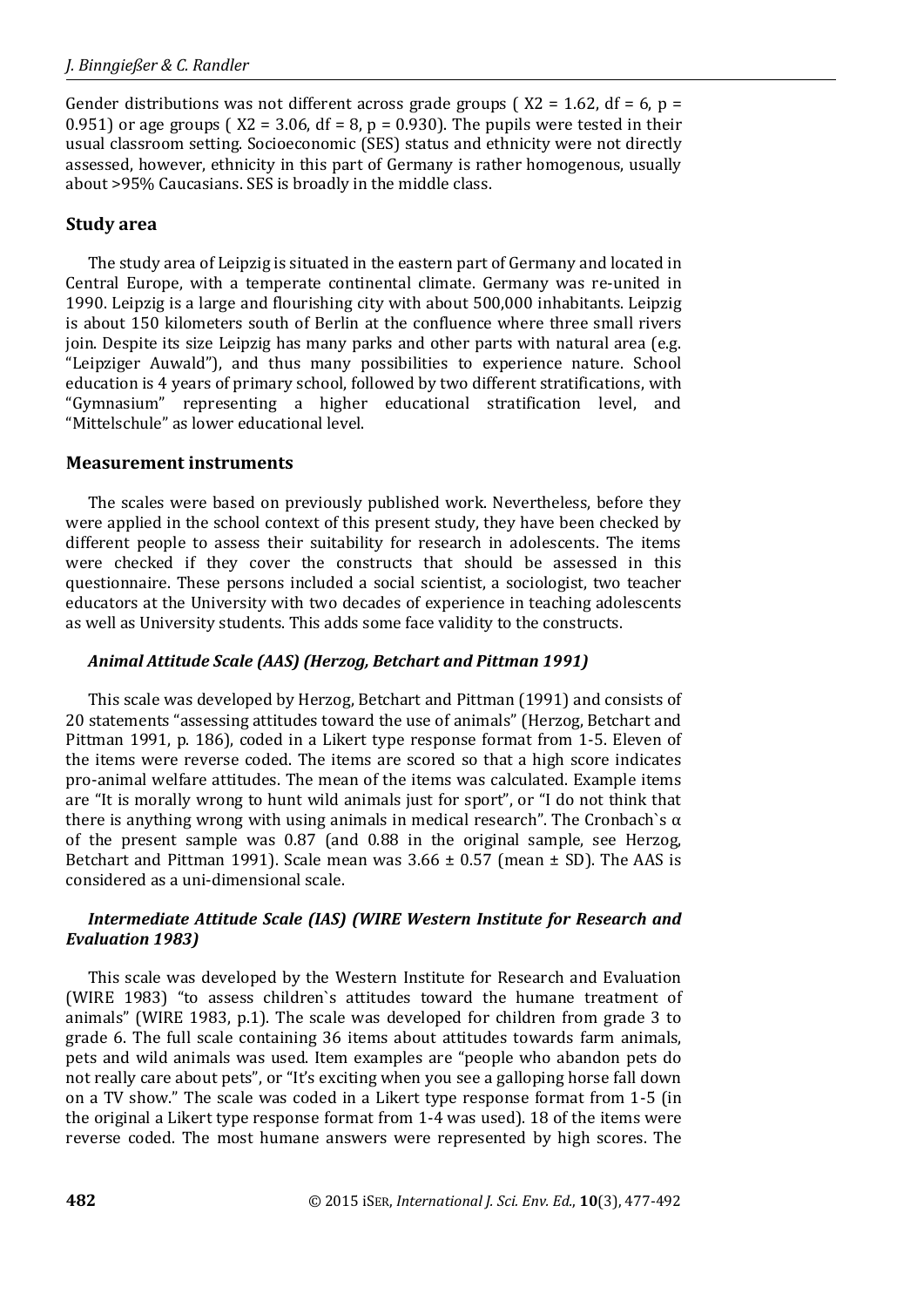Cronbach`s  $\alpha$  of the scale was 0.69. Scale mean was 3.59  $\pm$  0.31. The scale is considered uni-dimensional.

#### *2-MEV model (Bogner and Wiseman 2006)*

The 2-MEV model (2 Factor Model of Environmental Values) was developed by Bogner and Wiseman (1999, 2002, 2006) "to measure the factors Utilization (U) and Preservation (P) in the field of adolescent environmental perception" (Bogner and Wiseman 2006, p. 247). The full scale consisting of the two subscales utilization (ten items) and preservation (ten items) was used based on a 5-point Likert scale. Example items are "Humankind will die out if we don´t live in tune with nature." The Cronbach`s  $\alpha$  of the present sample was 0.78 for subscale preservation and 0.67 for subscale utilization. Scale mean was  $3.65 \pm 0.64$  for subscale preservation and 2.25  $\pm$ 0.51 for subscale utilization.

#### *Animal-related activities (Randler 2010)*

Animal-related activities were measured according to Randler (2010). The scale was translated into German language and published by Randler (2010). It is based on previous work of animal related activities, for example from Bjerke et al. (2001). Eight items were assessed on a 4-point Likert scale ranging from "often" (= 4) to "never" (= 1). Animal-related activities included: walking in nature, reading books or journals about animals, watching TV shows about animals and nature, visiting the zoo, watching animals in nature, feedings ducks and swans, feedings birds at a feeder, using Internet resources for information about animals. The Cronbach`s α of the present sample was 0.798. Scale mean was  $2.50 \pm 0.57$ .

#### *Additional variables*

Meat consumption (including derived products such as sausages and "German wurst") was assessed by a six-point-Likert-scale from "daily/ almost daily" (scored 6) to "never" (scored 1). High scores present high meat consumption.

## **Statistical analyses**

Concerning the psychometrics of the scales, only established scales were used in this present study. Thus, we give Cronbach's  $α$  as a measure of internal consistency, but we waive detailed factor analyses on these scales as is usual in such studies. We used correlation analyses to assess a bivariate relationship, but in addition, as grade level is linked with both constructs, we used a partial correlation to partial out age affects. T-tests were used to compare sample means between groups. A general linear multivariate model was applied to test all aspects and influential factors simultaneously, followed by univariate analyses for the two outcome variables utilization and preservation. In a first step, we calculated this model with all interaction terms. The interaction terms were all not significant and thus were removed from the model, which was then recalculated without these interaction terms. Concerning effect sizes, we consider only effects sizes above 1% explained variance as relevant.

#### **RESULTS**

The descriptive means of the scales according to grades are given in Table 1. The raw correlations between the dependent variables utilization and preservation are depicted in Table 2. Because animal related-activities and attitudes are related to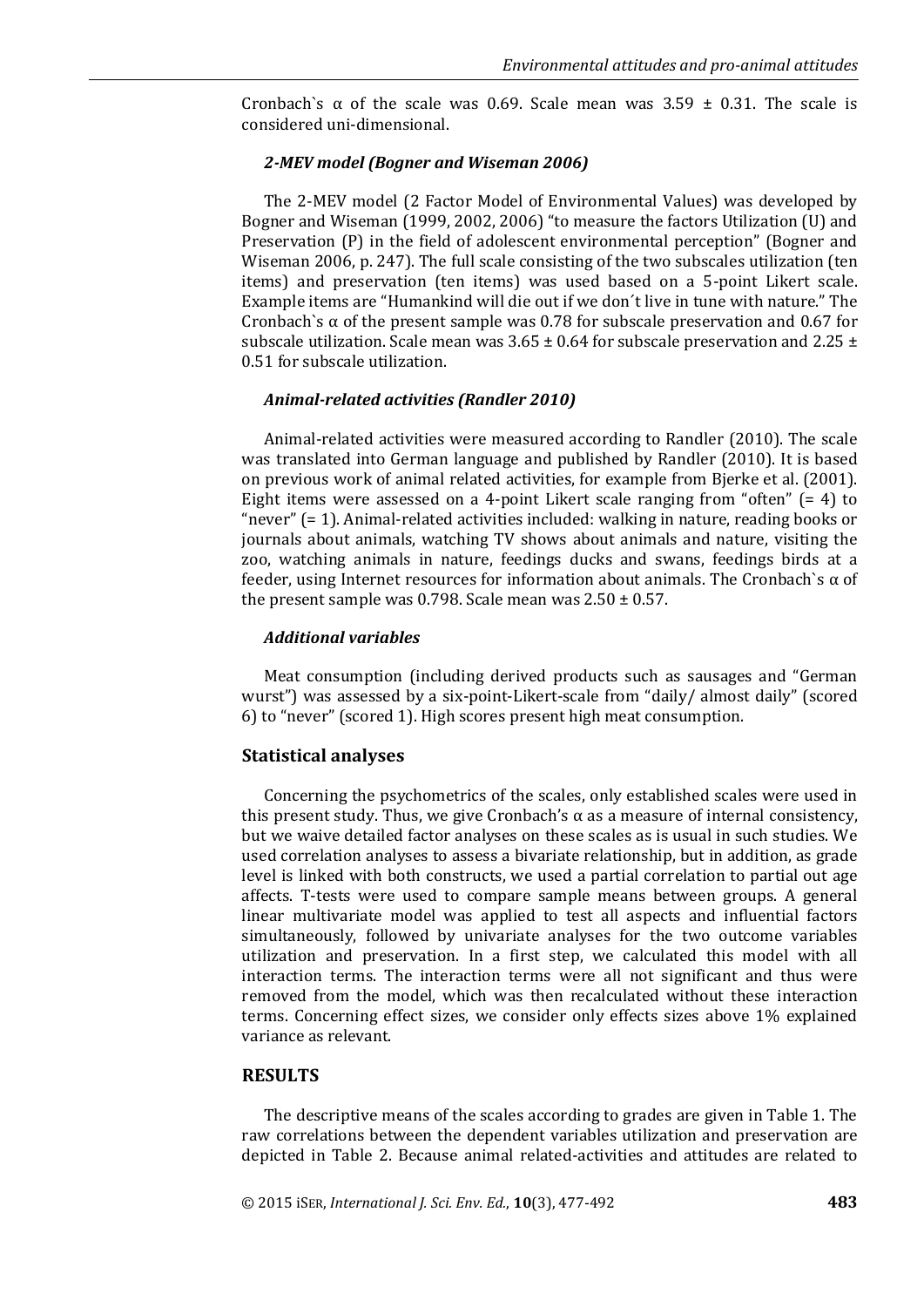grade level (Binngießer et al., 2013), a partial correlation was used to control for the effect of grade level, and the correlations remained significant with somewhat smaller coefficients (Table 2). Grade level was negatively related to preservation, thus with an increasing age, preservation attitude becomes weaker (Figure 1). Utilization was not significantly related to grade level (Figure 2). Meat consumption was negatively related to preservation, but positively to utilization. Most important, both animal attitude scales (AAS, IAS) were positively related to preservation and negatively to utilization. Thus, pupils expressing high pro-animal attitudes also express a high preservation, combined with a low utilization. Similarly, animalrelated activities are positively related to preservation and negatively to utilization. When comparing pet owners with non-owners, pet owners scored significantly higher in preservation (non-owners:  $3.54 \pm .65$  versus owners:  $3.70 \pm .64$ , T = -2.764,  $df = 541$  p = .006) and significantly lower in utilization (owners: 2.21  $\pm$  .51 versus non-owners:  $2.34 \pm .51$ , T =  $2.621$ , df =  $541$ , p = .009). To assess all covariates and factors simultaneously, we applied a multi-variate general linear model. This model included gender, pet ownership and grade as fixed factors. The covariates were: IAS, AAS, meat consumption and animal related activities. There was a significant influence of gender (Wilks  $\lambda = .985$ , F = 3.913, p = .021,  $np^2 = .015$ ) and grade (Wilks  $\lambda = .930$ , F = 3.198, p < .001,  $np^2 = .036$ ) but not of pet ownership (Wilks  $\lambda = .995$ , F = 1.187,  $p = .306$ ,  $np2 = .005$ ) on environmental attitudes. Further, the co-variates animal attitudes (AAS: Wilks  $λ = .905$ ,  $F = 27.354$ ,  $p < .001$ ,  $np^2 = .095$ , IAS: Wilks  $λ =$ .874, F = 37.439, p < .001, ηp<sup>2</sup> = .126), and animal related activities (Wilks  $λ$  = .831, F = 52.916, p < .001,  $np^2$  = .169) contributed to scores of environmental attitudes. Meat consumption did not significantly add to the model (Wilks  $\lambda$  = .992, F = 2.075, p  $\langle 127, np^2 = .008 \rangle$ . The uni-variate results are depicted in Table 3. Considering effect sizes only above 1% of explained variance, it was found that gender had only a negligible effect. Grade level has 3-4% of explained variance with higher grades scoring lower in pro-environmental attitude. The co-variate AAS provided between 2% and 6% of the variance explained and the IAS between 5% and 6%, suggesting the pro-animal and pro-environmental attitudes are somewhat related but might measure different constructs. Interestingly, animal-related activities explained 15% in preservation scores, while there was no effect on utilization. Meat consumption was not related to environmental attitudes.

| Grade           |          | Preservation | <b>Utilization</b> | AAS  | <b>IAS</b> | <b>Animal-related activities</b> |
|-----------------|----------|--------------|--------------------|------|------------|----------------------------------|
| $5\phantom{.0}$ | Mean     | 4.10         | 2.31               | 3.85 | 3.68       | 2.95                             |
|                 | $\rm SD$ | 0.51         | 0.48               | 0.47 | 0.26       | 0.44                             |
| 6               | Mean     | 3.82         | 2.23               | 3.76 | 3.62       | 2.71                             |
|                 | SD       | 0.55         | 0.48               | 0.53 | 0.29       | 0.47                             |
| 7               | Mean     | 3.48         | 2.27               | 3.60 | 3.54       | 2.38                             |
|                 | SD       | 0.66         | 0.58               | 0.57 | 0.34       | 0.59                             |
| $\, 8$          | Mean     | 3.49         | 2.18               | 3.63 | 3.57       | 2.34                             |
|                 | SD       | 0.56         | 0.59               | 0.52 | 0.33       | 0.49                             |
| 9               | Mean     | 3.55         | 2.19               | 3.51 | 3.61       | 2.29                             |
|                 | SD       | 0.60         | 0.48               | 0.60 | 0.27       | 0.45                             |
| 10              | Mean     | 3.18         | 2.35               | 3.33 | 3.43       | 2.05                             |
|                 | SD       | 0.48         | 0.45               | 0.56 | 0.32       | 0.44                             |
| 11              | Mean     | 3.53         | 2.06               | 3.88 | 3.70       | 2.29                             |
|                 | $\rm SD$ | 0.72         | 0.47               | 0.62 | 0.29       | 0.55                             |
|                 |          |              |                    |      |            |                                  |

**Table 1.** Descriptive statistics. Mean scores (and standard deviation) of the scales preservation, utilization, Animal Attitude and Intermediate Attitude Scale, and animal-related activities.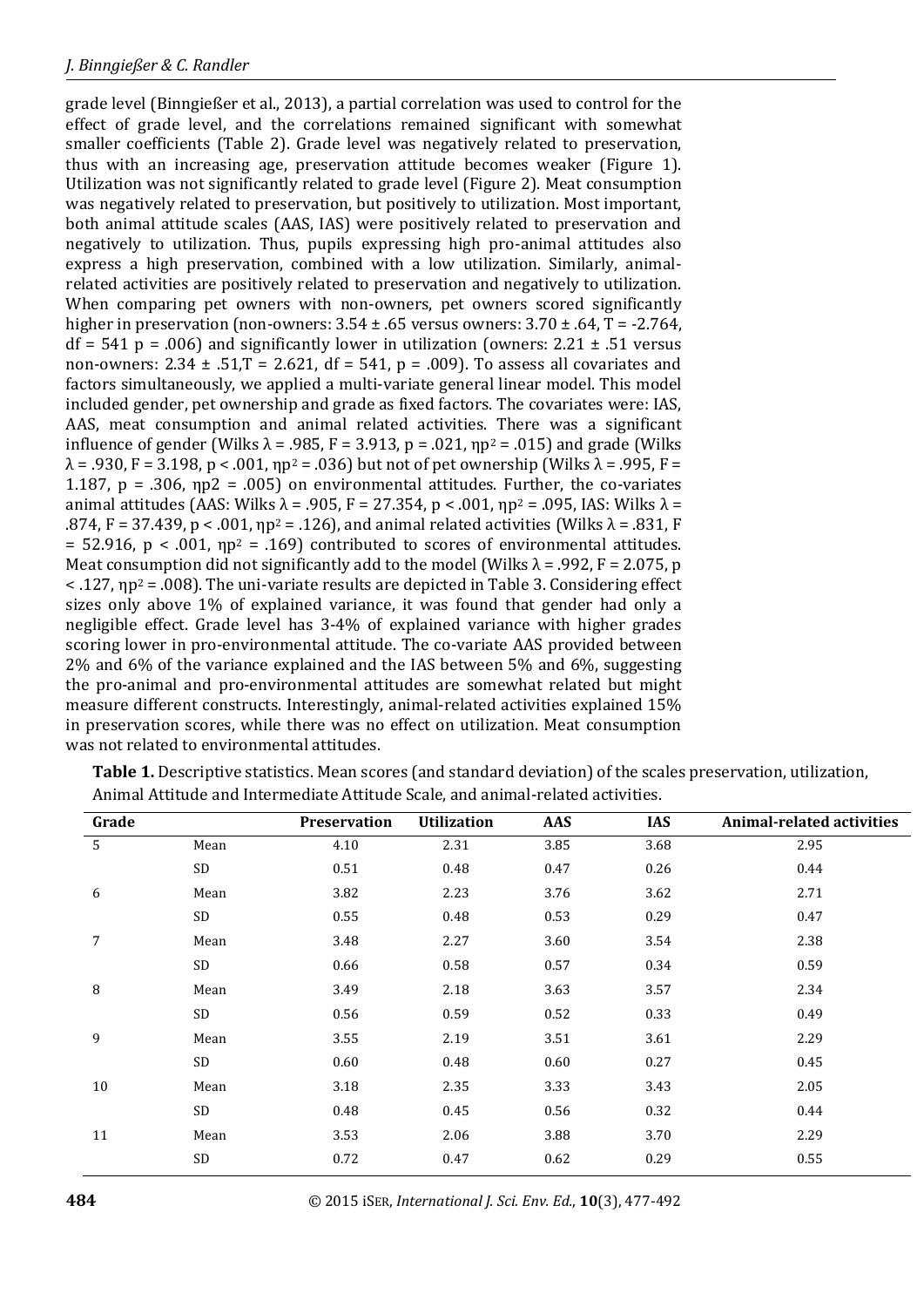|                              |              | bi-variate   |             | adjusted<br>for grade |             |
|------------------------------|--------------|--------------|-------------|-----------------------|-------------|
|                              |              | Preservation | Utilization | Preservation          | Utilization |
| Grade                        | Pearson's r  | $-372$       | $-060$      |                       |             |
|                              | Significance | < 0.01       | .160        |                       |             |
| <b>Meat consumption</b>      | Pearson's r  | $-245$       | .110        | $-231$                | .116        |
|                              | Significance | < 0.01       | .010        | < 0.01                | .007        |
| <b>AAS</b>                   | Pearson's r  | .478         | $-428$      | .448                  | $-448$      |
|                              | Significance | < 0.01       | < 0.01      | < 0.01                | < 0.01      |
| <b>IAS</b>                   | Pearson's r  | .482         | $-440$      | .477                  | $-451$      |
|                              | Significance | < 0.01       | < 0.01      | < 0.01                | < .001      |
| Animal-related<br>activities | Pearson's r  | .625         | $-.201$     | .550                  | $-261$      |
|                              | Significance | < 0.01       | < .001      | < 0.01                | < 0.01      |

**Table 2.** Bi-variate correlations between the two dimensions of the 2-MEV-model and grade, meat consumption, the Animal Attitude Scale (AAS), the Intermediate Attitude Scale (IAS) and animal-related activities. Right columns adjusted for age (partial correlation).



**Figure 1.** Relationship between grade level and preservation scores from the 2-MEV-model. Means ± 1 standard error are given.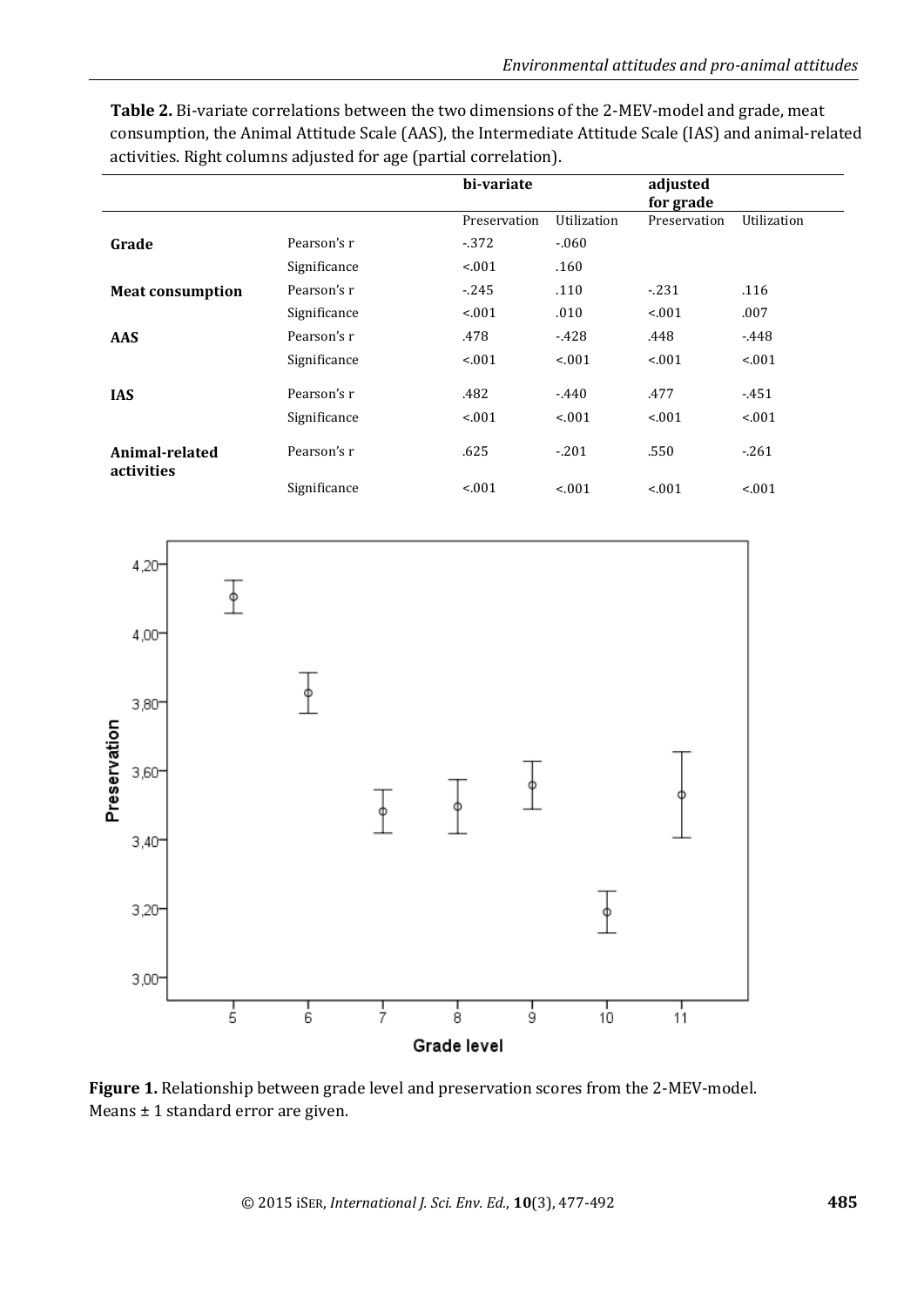

**Figure 2.** Grade level and utilization scores from the 2-MEV-model. Note: correlation not significant (see Table 1). Means ± 1 standard error are given.

| <b>Source</b>           | <b>Dependent Variable</b> | df           | <b>Mean of squares</b> | F       | Sig.   | <b>Partial Eta-squared</b> |
|-------------------------|---------------------------|--------------|------------------------|---------|--------|----------------------------|
| <b>Corrected model</b>  | Preservation              | 12           | 9.405                  | 43.704  | < .001 | .502                       |
|                         | Utilization               | 12           | 3.232                  | 16.217  | < .001 | .272                       |
| Constant                | Preservation              | $\mathbf{1}$ | .444                   | 2.065   | .151   | .004                       |
|                         | Utilization               | $\mathbf{1}$ | 66.868                 | 335.489 | < .001 | .392                       |
| Gender                  | Preservation              | $\mathbf{1}$ | .547                   | 2.540   | .112   | .005                       |
|                         | Utilization               | $\mathbf{1}$ | .887                   | 4.449   | .035   | .008                       |
| Grade                   | Preservation              | 6            | .720                   | 3.344   | .003   | .037                       |
|                         | Utilization               | 6            | .740                   | 3.712   | .001   | .041                       |
| Pet ownership           | Preservation              | $\mathbf{1}$ | .483                   | 2.245   | .135   | .004                       |
|                         | Utilization               | $\mathbf{1}$ | .008                   | .038    | .845   | .000                       |
| <b>AAS</b>              | Preservation              | $\mathbf{1}$ | 3.009                  | 13.982  | < .001 | .026                       |
|                         | Utilization               | $\mathbf{1}$ | 7.010                  | 35.172  | < 001  | .063                       |
| <b>IAS</b>              | Preservation              | $\mathbf{1}$ | 6.553                  | 30.452  | < 001  | .055                       |
|                         | Utilization               | $\mathbf{1}$ | 7.213                  | 36.188  | < 001  | .065                       |
| Animal-related activity | Preservation              | $\mathbf{1}$ | 20.963                 | 97.406  | < 0.01 | .158                       |
|                         | Utilization               | $\mathbf{1}$ | .655                   | 3.286   | .070   | .006                       |
| <b>Meat consumption</b> | Preservation              | $\mathbf{1}$ | .877                   | 4.074   | .044   | .008                       |
|                         | Utilization               | $\mathbf{1}$ | .001                   | .004    | .952   | .000                       |
| <b>Error</b>            | Preservation              | 521          | .215                   |         |        |                            |
|                         | Utilization               | 521          | .199                   |         |        |                            |

**Table 3.** Results of the uni-variate models with preservation and utilization as dependent variables.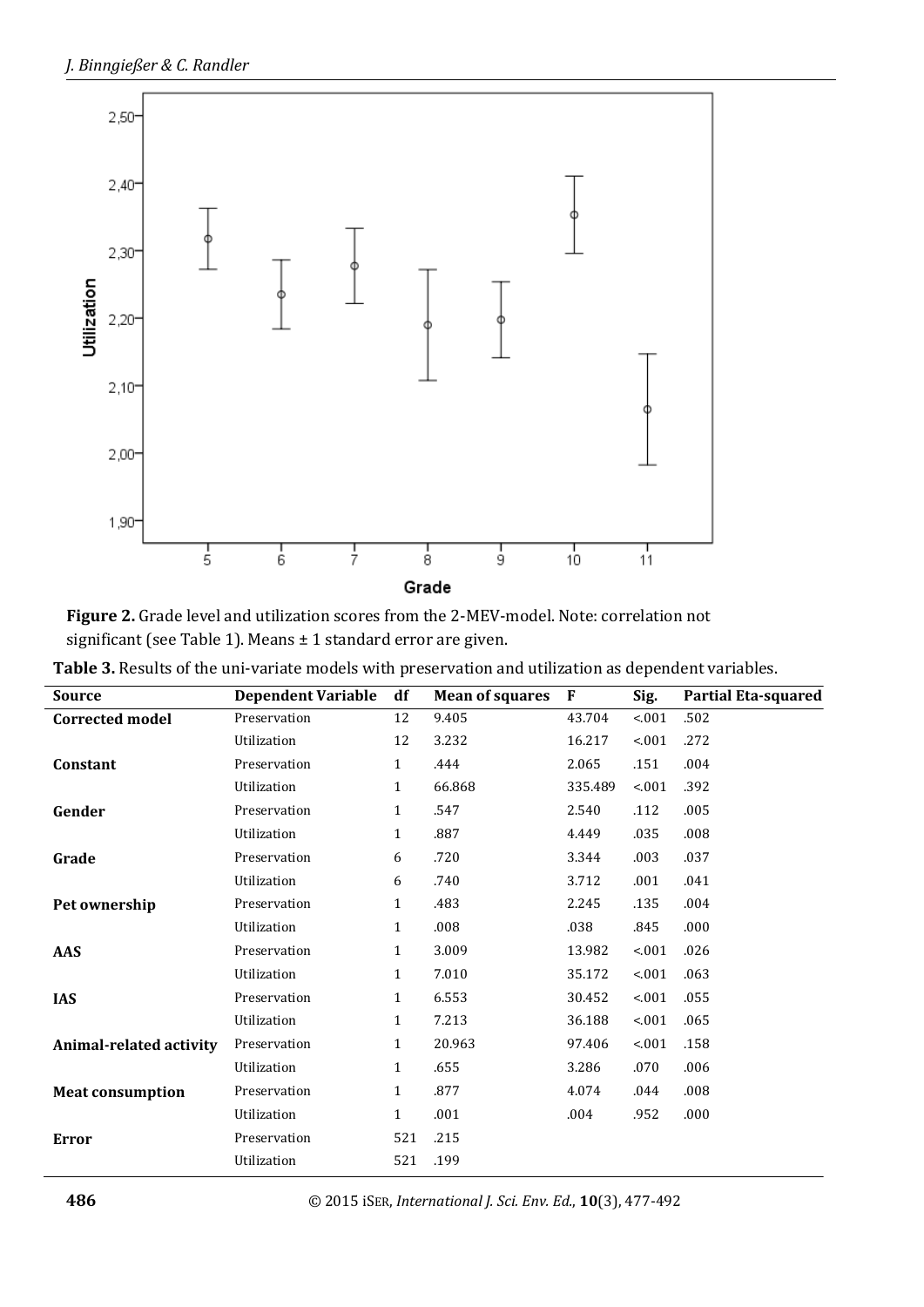## **DISCUSSION**

This is one of the first studies that assessed the relationship between pro-animal and pro-environmental attitudes based on valid and reliable scales. High pro-animal attitude scores were related to high preservation scores and to low utilization scores. Both, the IAS and the AAS showed medium correlations above 0.4 with preservation and utilization. Thus, animal attitudes and environmental attitudes are somewhat related but they do not measure the same construct. This could be because animals, at least to some extent, are parts of the nature, which should lead to a high correlation of both attitude dimensions, but on the opposite, the animal attitude scales measure also constructs that are related to medicine and health of human beings (animal welfare attitudes). In another direction, it could be interpreted as some convergent validity for environmental and animal attitudes. However, it seems that these constructs are related but not identical. Therefore, an individual may have a pro-environmental attitude, but may also agree to use animals for testing medical products. Both animal attitude scales showed the highest explained variance in the linear models, supporting the view that the scales are to some extent related with each other. Following Bogner and Wiseman (2003), preservation is associated with support for conservation, enjoyment of nature and care with resources; whilst utilization is associated with a view that mankind should dominate nature. Our results suggest that environmental attitudes and positive attitudes towards animals are based on a similar personality trait as has been already suggested by Pifer, Shimizu and Pifer (1994). However, further research should assess this relationship with regard to different personality measures.

Pet owners scored higher on preservation and lower on utilization, however, this difference merged to non-significance in the linear model, which may be a result of using diverse co-variates and factors. Nevertheless, the difference between both groups in the uni-variate T-test was small. Binngießer et al. (2013) reported that pet ownership lead to a higher valuing of animals and a lower value of hunting. The results on the 2-MEV-model are quite similar, and, in turn, are in agreement with studies of Bjerke, Ødegårdstuen and Kaltenborn (1998a), Bjerke, Kaltenborn and Odegardstuen (2001), Paul and Serpell (1993) and Prokop and Tunnicliffe (2010). Generally, the effect of pet ownership is difficult to disentangle in adolescents because there may be different kinds of pet ownership, such as family pets where all members are caring for, and pets for whom the adolescent is predominantly responsible. Further, those effects may arouse from two directions: proenvironmental people might choose a pet as companion more often, or having a pet as companion might lead to pro-environmental behavior. This should be addressed in further studies.

Grade effects showed a decrease in pro-environmental attitudes and an increase in utilization scores with increasing grade. This is in line with other studies using the 2-MEV model. Bogner and Wilhelm (1996) and Bogner and Wiseman (1997) reported that younger pupils were more sensitive towards nature and conservation compared to older ones. Prokop and Kubiatko (2008) also reported that positive attitudes towards wolfs and rabbits decreased with an increasing age. These authors have two explanations. One might be the general decrease in attitude with age, or a more ecological thinking in higher age. A decrease of attitudes, interest and other factors is reflected in many other variables. For example, general interest in biology or in the subjects zoology and botany have been investigated in some studies, and interest starts decreasing around the 4th grade (Randler, Osti, & Hummel, 2012).

The influence of gender was marginal and non-significant in the linear model. There may be many reasons why gender differences may occur: following Herzog, Betchart and Pittman (1991) and Knight et al. (2004), for example, socio-cultural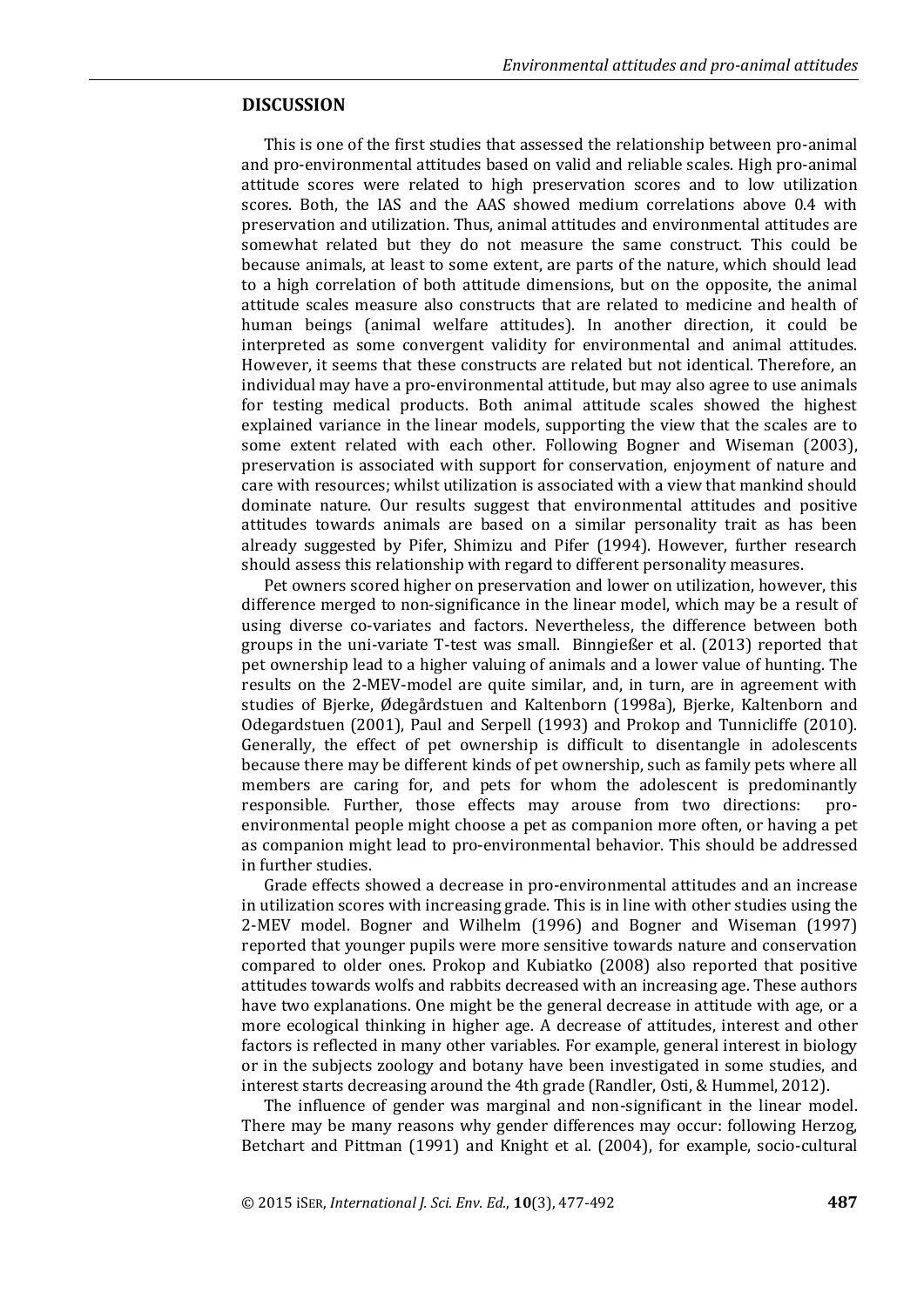reasons with men being more utilitarian, or with men seeing animals as potential a food source, or with cognitive developmental reasons. Bjerke et al. (1998) also found that boys scored higher on a utilitarian view of animals. Usually, girls score higher on pro-animal attitudes (Binngiesser et al., 2013; Taylor & Signal, 2005; Torkar, Mohar, Gregorc, Nekrep, & Adamic, 2010). However, Herzog (2007) found that many studies incorrectly overestimated gender differences. From a statistical viewpoint, gender effects may be negligible because the IAS and AAS were used to control for these as co-variates. Probably, the gender differences in attitudes are moderated by other factors, such as personality, as it has been found in explaining gender differences in student achievement (Steinmayr & Spinath, 2008). In these studies, gender differences were non-significant after controlling for covariates, such as motivation and personality. Therefore, we want to keep with Herzog (2007) and believe that future studies that go beyond the simple gender comparison by using complex statistical methods (see discussion below) might lead to smaller gender differences. However, if and when these gender differences still remain, an explanation might be in socialization theory (Risman, 2004) while evolutionary aspects should also not be neglected because the more utilitarian view of boys may be related to our history of hunter-gatherer-societies where males invested more energy and time into hunting. It is difficult to judge which of these influences is stronger because the time of hunter-gatherer-societies has long been gone.

Meat consumption was not related to environmental attitudes in the linear models, but in the bi-variate correlations. A higher meat consumption was negatively related to preservation scores and positively to utilization scores, but the coefficient was lower in the relationship between utilization and meat consumption. This is somewhat counterintuitive because one would expect a higher correlation coefficient between utilization and meat consumption because both are utilitarian aspects of attitude and behavior. However, meat consumption is partly dependent on parental influence at least at younger adolescence. Another explanation might be that the utilization scale of the 2-MEV model does not explicitly ask for aspects like hunting or fishing. This could explain the weaker relationship.

The relationship between animal-related activities and environmental attitudes showed that high animal-related activities are linked high with preservation scores but lower with utilization scores. This is in line with the study of Bjerke, Ødegårdstuen and Kaltenborn (1998a) who found that children who participated a lot in animal-related activities showed significantly higher naturalistic, humanistic, ecologistic and moralistic scores than children spending less time in such activities.

One question is whether the various instruments are adapted to the local context. These scales have been used in different countries, and the German adaptations are valid and reliable measurement instruments. Questionnaire tests can always be criticized because of their missing objective assessment. However, this is difficult in attitude measure, which should be corroborated by behavioral observations, e.g., if pupils that score high on cruelty towards animals also show this cruelty in real life situations. In addition, it is difficult to assess consumer behavior in adolescents because their parents buy many aspects of the daily life. However, further research work could support the German adaptation of the scale by using questionnaires that could provide convergent validity. Nevertheless, we believe that our adaptations are useful to collect data on animal attitudes, and we also belief that scale development, e.g., by designing new scales rather than relying on established scales, is not always the best solution.

Another question is raised in methodological issues, especially when comparing with previous studies. Many studies assessed bi-variate relationships by correlations or compared groups (pet-owners versus non-owners, or boys with girls). In this present study, these comparisons and correlation are also shown to allow a comparison with previous work. However, it is advocated to use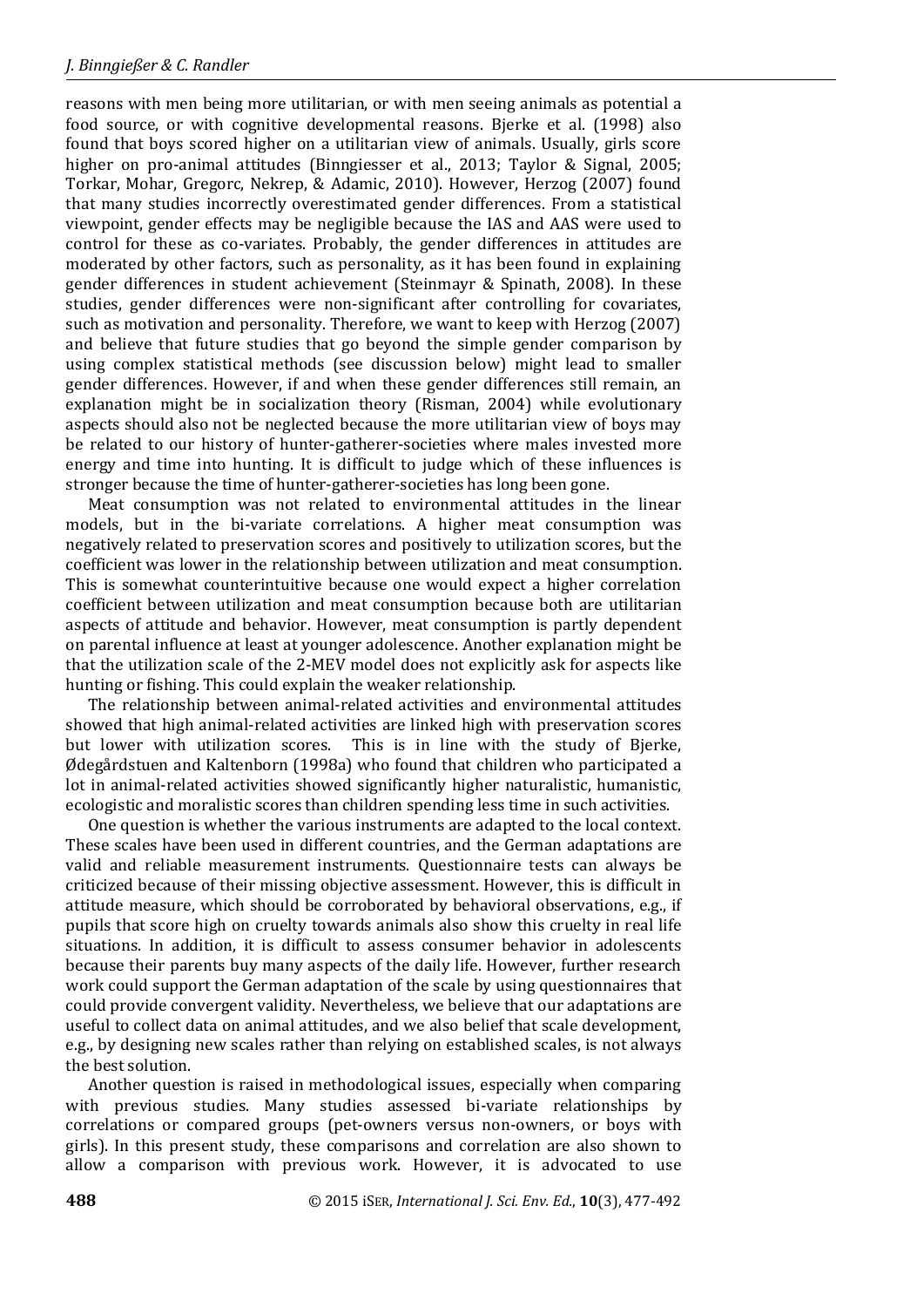multivariate statistics to assess the influence of the diverse variables simultaneously. Here, some significant variables turned to non-significance after applying complex statistics. In addition, structural equation modelling may help to assess relationships in a more complex way in future studies.

#### **Limitations of the study**

Some limitations should be mentioned. First, the study was based on two participating schools only. However, it is impossible to make research in schools without the consent of the principal. It is generally difficult to achieve a representative study. Online surveys might be a possible solution to this question. Further, other cities and areas of Germany should be covered. Also, the study could be replicated in other countries to support the findings. In addition, studies should try to assess convergent (and discriminant) validity of these questionnaires and measurement instruments in the future. For example, the animal attitudes questionnaires could be compared with real behavior, e.g., if adolescents reporting a high positive attitude towards farm animals indeed eat less meat or are vegetarians. This could be done by questionnaires, but also by assessing their real behavior, e.g. in choice experiments or by observations. In general, questionnaires focusing on adolescents should also be revised after a few decades of research because adolescent's language and expression change more quickly than in adults and some wordings in the questionnaires may sound strange after some years.

#### **Educational implications**

Whilst there is a debate at what grade level environmental or pro-animal attitude education should start, some voices call for a start around the age of 10-12 when interest and attitude are highest to halt the decline in positive attitude. However, others claim that environmental education should focus on grade levels were proenvironmental attitudes are low, and interventions should to try to impact on and increase environmental attitudes. One aspect might be the complexity of environmental topics in education. As shown in previous work, complex ecological content in science and environmental education should be taught in higher grades, such as grade 8 or 9 (Randler & Bogner, 2009). As complexity is related to age, which in turn is related to cognitive development, one might suggest that pupils in lower grades should focus mainly on aut-ecological perspectives or on single species, while socio-ecological questions might be discussed in higher grades. As with many interests, attitudes decline with an increasing age, which could be linked with aspects of puberty, as well as with the fact that older pupils may have more interests that are diverse and have to focus on many different things simultaneously. One suggestion for teachers and schools might be to keep some animals in the school or biology classroom to allow and facilitate contact with living animals throughout the time they visit school. Common sense, however, is that children might develop positive attitudes towards the environment and towards animals through direct contact and experience (Bogner, 1996; Thompson and Gullone 2003; Tomažič 2011, Wagler & Wagler, 2011). How can the results from this study be used to promote positive change in science and environmental education? As we have shown that both – pro-environmental and pro-animal attitudes – are related, we suggest combining these two aspects in an educational program. Pre-service teachers could be assessed prior to their study at the colleges and Universities, and one idea would be to confront them with living animals, because Wagler and Wagler (2011) showed that this situation increases positive attitudes. Also, in school children, anxiety and fear decreased after an educational treatment with mice, woodlice and snails (Randler, Hummel, & Prokop, 2012).

© 2015 iSER, *International J. Sci. Env. Ed.*, **10**(3), 477-492 **489**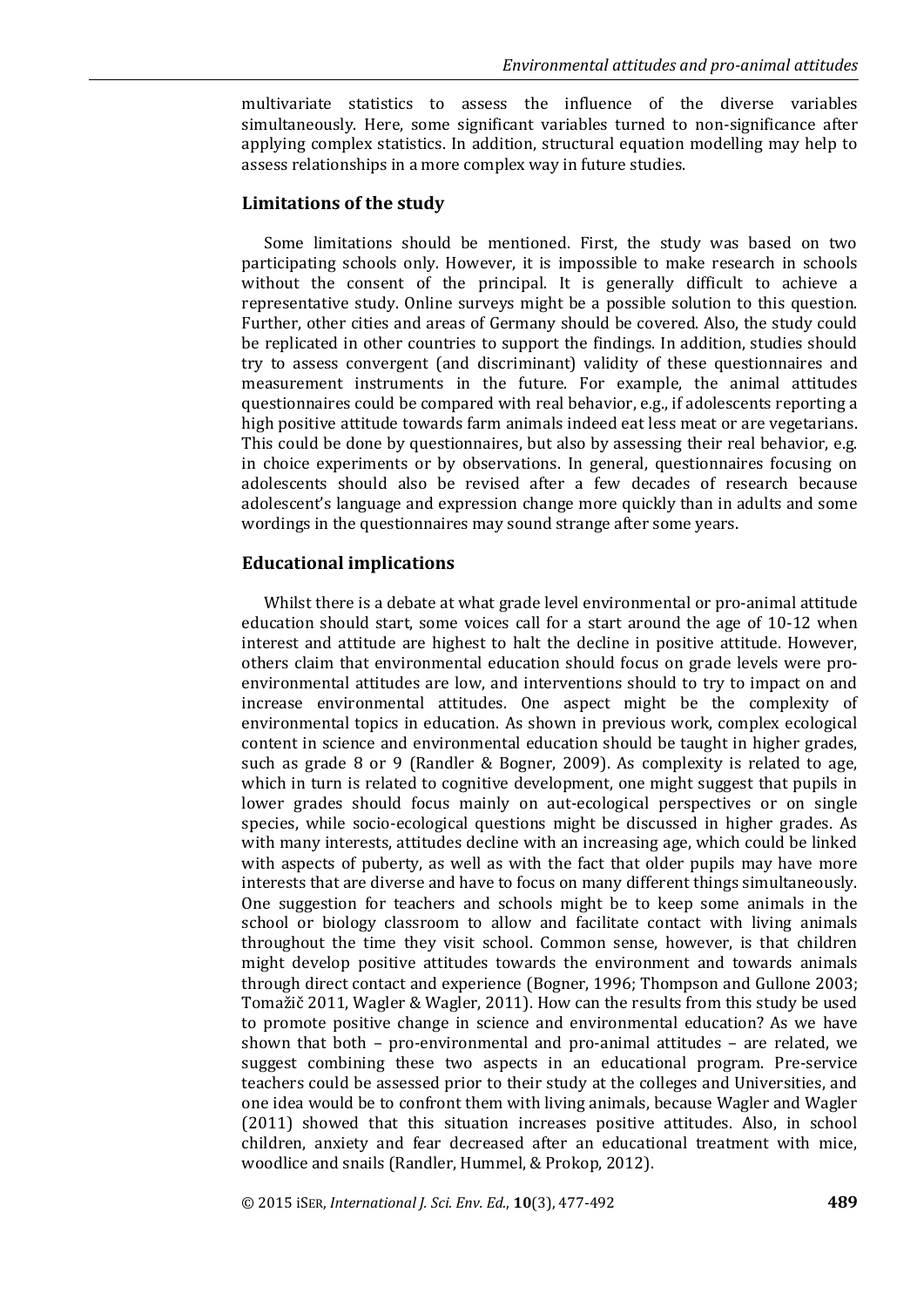# **REFERENCES**

- Aminrad, Z., Sayed Zakaria, S.Z.B. & Hadi, A.S. (2011). Influence of age and level of education on environmental awareness and attitude: Case study on Iranian students in Malaysian Universities. *Social Sciences,* 6, 15-19.
- Binngiesser, J., Wilhelm, C. & Randler, C. (2013). Attitudes towards animals among German children and adolescents. *Anthrozoös,* 26, 325-339.
- Bjerke, T., Ødegårdstuen, T.S. & Kaltenborn, B. (1998a). Attitudes toward animals among Norwegian adolescents. *Anthrozöos,* 2, 79-86.
- Bjerke, T., Ødegårdstuen, T.S. & Kaltenborn, B. (1998b). Attitudes toward animals among Norwegian children and adolescents: species preferences. *Anthrozöos,* 4, 227-235.
- Bjerke, T., Kaltenborn, B. P. & Odegardstuen, T. S. (2001). Animal-related activities and appreciation of animals among children and adolescents. *Anthrozoös, 14,* (2), 86-94.
- Bjerke, T., Østdahl, T. & Kleiven, J. (2003). Attitudes and activities related to urban wildlife: pet owners and non-owners. *Anthrozöos,* 3, 252-262.
- Boeve-de Pauw, J. & Van Petegem, P. (2011). The effect of Flemish eco-schools on student environmental knowledge, attitudes and affect. *International Journal of Science Education,* 33*,* 1513-1538.
- Bogner, F.X. & Wilhelm, M.G. (1996). Environmental perspectives of pupils. Development of an attitude and behavior scale. *The Environmentalist,* 16*,* 95-110.
- Bogner, F.X. & Wiseman, M. (1997). Environmental perception of rural and urban pupils. *Journal of Environmental Psychology,* 17*,* 111-122.
- Bogner, F.X. & Wiseman, M. (1999). Towards measuring adolescent environmental perception. *European Psychologist,* 4*,* 139-151.
- Bogner, F.X. & Wiseman, M. (2002). Environmental Perception. Factor profiles of extreme groups. *European Psychologist,* 7*,* 225-238.
- Bogner, F.X. & Wiseman, M. (2006). Adolescents´ attitudes towards nature and environment: Quantifying the 2-MEV model. *Environmentalist,* 26*,* 247-254.
- Bolscho, D., & Hauenschild, K. (2006). From environmental education to education for sustainable development in Germany. *Environmental Education Research*, *12*(1), 7-18.
- Cooper, C.K., Wise, T.N. & Mann, L.S. (1985). Psychological and cognitive characteristics of vegetarians. *Psychosomatics: Journal of Consultation Liaison Psychiatry,* 26*,* 521-527.
- Dunlap, R. E., & Van Liere, K. D. (1978). The "new environmental paradigm". *The journal of Environmental Education*, *9*(4), 10-19.
- Dunlap, R. E. (2008). The new environmental paradigm scale: From marginality to worldwide use. *The Journal of environmental education*, *40*(1), 3-18.
- Dixon Preylo, B. & Arikawa, H. (2008). Comparison of vegetarians and non-vegetarians on pet attitude and empathy*. Anthrozöös,* 4, 387-395.
- Eagles, P. F., & Demare, R. (1999). Factors influencing children's environmental attitudes. *The Journal of Environmental Education*, *30*(4), 33-37.
- Hagelin, J., Carlsson, H.E. & Hau, J. (2003). An overview of surveys on how people view animal experimentation: some factors that may influence the outcome. *Public Understanding of Science,* 1*,* 67-81.
- Hawcroft, L. J., & Milfont, T. L. (2010). The use (and abuse) of the new environmental paradigm scale over the last 30 years: A meta-analysis. *Journal of Environmental Psychology*, *30*(2), 143-158.
- Hebel Le, F., Montpied, P., & Fontanieu, V. (2014). What can influence students' environmental attitudes? Results from a study of 15-year-old students in France. *International Journal of Environmental and Science Education*, *9*(3), 329-345.
- Herzog, H.A. & Burghardt, G.M. (1988). Attitudes toward animals: Origins and diversity. *Anthrozöos,* 4*,* 214-222.
- Herzog, H.A., Betchart, N.S. & Pittman, R.B. (1991). Gender, sex role orientation, and attitudes toward animals. *Anthrozoös,* 3, 184-191.
- Herzog, H.A. 2007. Gender differences in human-animal interactions: a review. *Anthrozöos*, 1, 7-21.
- Hines, J. M., Hungerford, H. R. & Tomera, A. N. (1987). Analysis and synthesis of research on responsible environmental behavior: a meta-analysis*. Journal of Environmental Education,* 18, 1–8.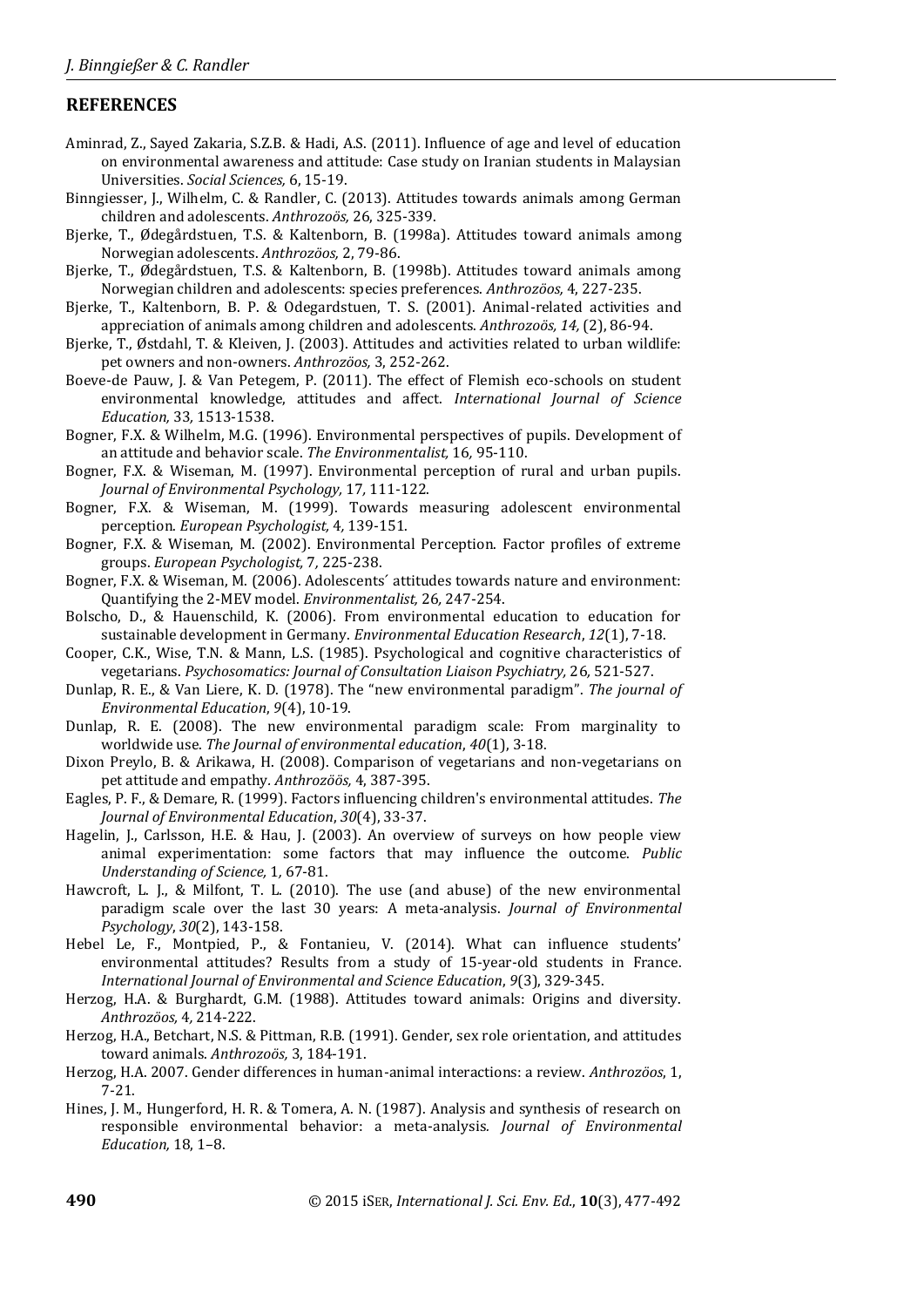- Hummel, E., Ozel, M., Medina-Jerez, W., Fančovičová, J., Usak, M., Prokop, P. & Randler, C. (2015). Interest in Birds and its Relationship with Attitudes and Myths: A Cross-cultural Study in Countries with Different Levels of Economic Development. *Educational Sciences: Theory & Practice*, *15*(1), 1-12.
- Johnson, B. & Manoli, C.C. (2011). The 2-MEV scale in the United States: A measure of children's environmental attitudes based on the Theory of Ecological Attitude. *Journal of Environmental Education,* 42*,* 84-97.
- Kellert, S.R. & Westervelt, M.O. (1983). *Children´s attitudes, knowledge, and behavior toward animals.* Government Printing Office report no. 024-010-00641-2.
- Knight, S., Nunkoosing, K., Vrij, A. & Cherryman, J. 2003. Using grounded theory to examine people`s attitudes toward how animals are used. *Society & Animals,* 11*,* 307-328.
- Lee, K. (2011). The role of media exposure, social exposure and biospheric value orientation in the environmental attitude-intention-behavior model in adolescents. *Journal of Environmental Psychology,* 31*,* 301-308.
- Leeming, F. C., Dwyer, W. O., Porter, B. E. & Cobern, M. K. (1993). Outcome Research in Environmental Education. A Critical Review. *Journal of Environmental Education,* 24*,* 8– 21.
- Leppänen, J.M., Haahla, A.E., Lensu, A.M. & Kuitunen, M.T. (2012). Parent-child similarity in environmental attitudes: A pairwise comparison. *Journal of Environmental Education,*  43*,* 162-176.
- Levine, D.S. & Strube, M.J. (2012). Environmental attitudes, knowledge, intentions and behaviors among college students. *Journal of Social Psychology,* 152*,* 308-326.
- Milfont, T. L. & Duckitt, J. (2004). The structure of environmental attitudes: A first- and second-order confirmatory factor analysis. *Journal of Environmental Psychology, 24*, 289–303.
- Milfont, T. L., & Sibley, C. G. (2012). The big five personality traits and environmental engagement: Associations at the individual and societal level. *Journal of Environmental Psychology*, *32*(2), 187-195.
- Oerke, B, & Bogner, F.X. (2010). Gender, age and subject matter: Impact on teachers' ecological values. *Environmentalist,* 30, 111-122.
- Onur, A., Sahin, E. & Tekkaya, C. (2012). An investigation on value orientations, attitudes and concern towards the environment: The case of Turkish elementary school students. *Environmental Education Research,* 18*,* 271-297.
- Paul, E.S. & Serpell, J.A. (1993). Childhood pet keeping and humane attitudes in young adulthood. *Animal Welfare,* 2*,* 321-337.
- Pifer, L., Shimizu, K. & Pifer, R. (1994). Public attitudes toward animal research: some international comparisons. *Society and Animals,* 2*,* 95-113.
- Prokop, P., & Kubiatko, M. (2008). Bad wolf kills lovable rabbits: Children"s attitudes towardpredator and prey. *Electronic Journal of Science Education, 12*(1), 1-16.
- Prokop, P., & Tunnicliffe, S. D. (2008). "Disgusting" animals: Primary school children"s attitudes and myths of bats and spiders. *Eurasia Journal of Mathematics, Science & Technology Education, 4*(2), 87-97.
- Prokop, P., Prokop, M. & Tunnicliffe, S.D. (2008). Effects of keeping animals as pets on children's concepts of vertebrates and invertebrates. *International Journal of Science Education,* 30*,* 431 – 449
- Prokop, P., Özel, M. & Usak, M. (2009). Cross-cultural comparison of student attitudes toward snakes. *Society and Animals*, 17, 224 - 240.
- Prokop, P. & Tunnicliffe, S.D. (2010). Effects of having pets at home on children´s attitudes toward popular and unpopular animals. *Anthrozöos,* 1*,* 21-35.
- Prokop, P., Usak, M. & Erdogan, M. (2011). Good predators in bad stories: cross-cultural comparison of children's attitudes toward wolves. *Journal of Baltic Science Education,*  10*,* 229 – 242.
- Randler, C., & Bogner, F. X. (2009). Efficacy of two different instructional methods involving complex ecological content. *International Journal of Science and Mathematics Education*, *7*(2), 315-337.
- Randler, C. (2010). Animal related activities as determinants of species knowledge. *Eurasia Journal of Mathematics, Science & Technology Education,* 2*,* 237-243.